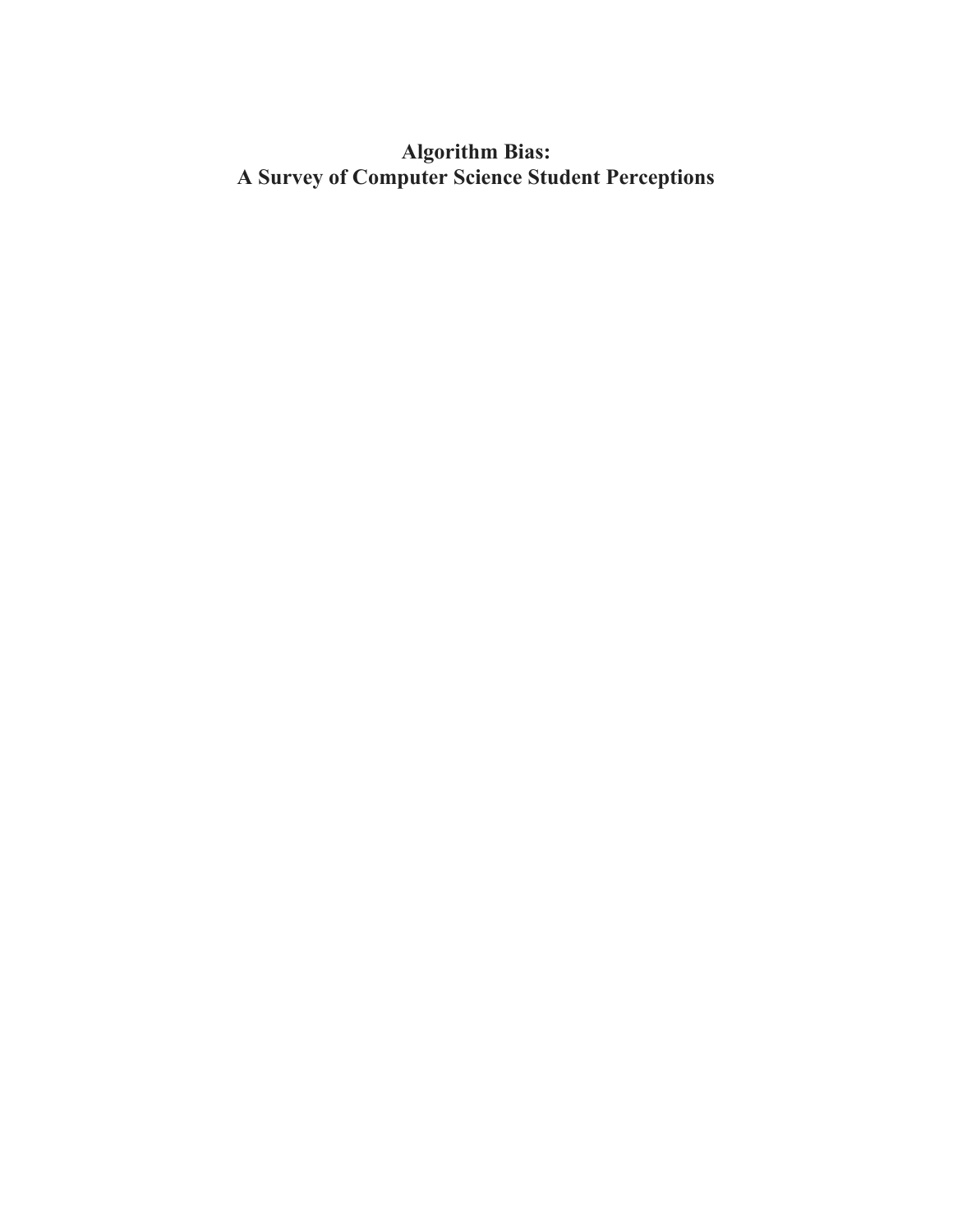#### **Abstract**

In the United States, Google performs over 3.9 million searches per minute. Monthly desktop searches can exceed over 10.7 billion and mobile searches are predicted to grow steadily. Concurrently, recent discourse has raised questions about bias in search engines and big data algorithms. As the information universe becomes increasingly dominated by algorithms, computer scientists and engineers have ethical obligations to create systems that do no harm. In this paper, the authors discuss a survey that was conducted of computer science and computer engineering students' perceptions of algorithm bias. The aim of the survey was to gather preliminary data on how students perceive bias within machine learning and search algorithms. Over 700 computer science and computer engineering students from three different institutions participated in the survey from Fall 2018 to Spring 2019. Based on survey results, Google was overwhelmingly the preferred search engine. The participants also predicted that artificial intelligence algorithms will improve over time. The majority of respondents believe that private companies, not government organizations, need to regulate their own artificial intelligence algorithms. On average, computer science and computer engineering students acknowledge that algorithm bias could occur when people create algorithms. The results suggest that students are familiar with search engines and in general agreement on how algorithm bias should be addressed in the future.

The survey results will be used to consider whether an information literacy component focused on algorithm bias would be beneficial to offer to students in the computational sciences and if so, how best to design the instruction. The study describes students' prior knowledge for educators seeking to increase awareness of algorithm bias. Our hypothesis is that computer science student exposure to the concept of algorithm bias via instruction would create positive changes in the technology workforce as students with training in algorithm bias mitigation bring their knowledge to the sector. A commitment to understanding and reducing algorithm bias in the tech industry would create spaces where communities can optimize their search for information and expect fair treatment from automated systems.

### **Introduction**

Recent discourse in information ethics has raised questions about bias in search algorithms and machine learning. Algorithms are sets of instructions within computer programs that direct how these programs read, collect, process, and analyze data. Algorithms have become part of the architecture of much of the internet and are also the basis of artificial intelligence (AI). We use the term algorithm bias to refer to computer systems that "systematically and unfairly discriminate against certain individuals or groups of individuals in favor of others."<sup>1</sup> Several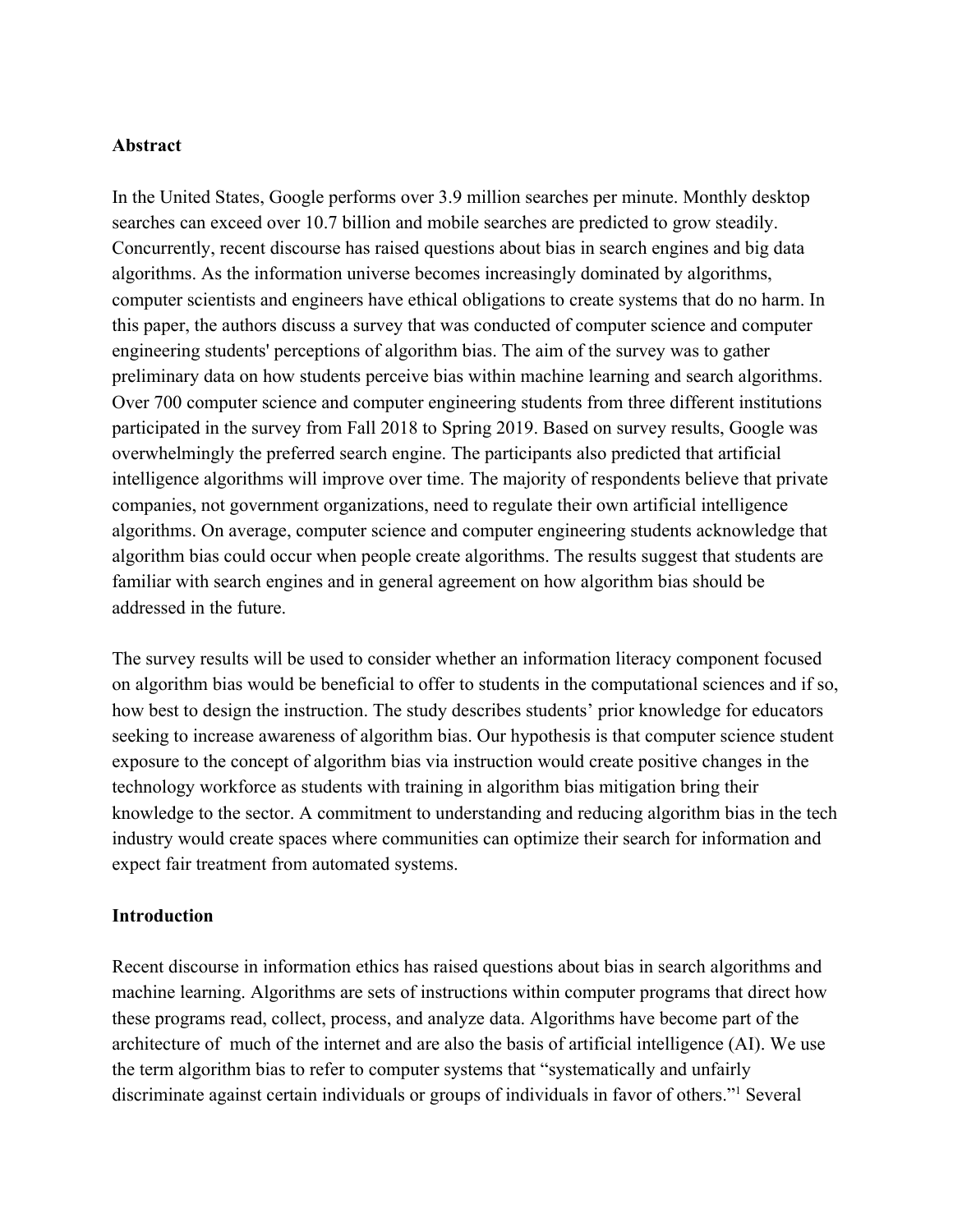articles and books, such as Safiya Noble's Algorithms of Oppression (2018)<sup>2</sup> have discussed the phenomenon.

There are many reasons why an algorithm may be considered "biased." Incomplete or faulty data is one reason. For example, in a study published in Nature Communication<sup>3</sup> researchers confirmed for the first time that two of the top genomic databases, which are in wide use today by clinical geneticists, reflect a measurable bias toward genetic data based on European ancestry over that of African ancestry. This deficit in African ancestry genomic data was identified during an 18-month long study conducted via the Consortium on Asthma among African-Ancestry Populations in the Americas (CAAPA). When compared with current clinical genomic databases, researchers found a clearer preference in those databases for European genetic variants over non-European variants. This gap in genomic data can impact how disease risks are analyzed for people of African descent vs. those of European descent. Awareness that data may be skewed toward a particular group or exclude entire groups is necessary for correcting problems with datasets; machine learning alone won't be able to rectify an incomplete dataset. Humans have to be aware of racial, gender, or other discrepancies, first, in order to be able to identify data as incomplete or in need of correction.

Another reason for algorithm bias is the possibility of bias inserted by humans. An instance where human bias may be at play is that of Correctional Offender Management Profiling for Alternative Sanctions (COMPAS), a case management tool widely used in the United States to guide sentencing by predicting the likelihood of a criminal reoffending. In May 2016, ProPublica<sup>4</sup> reported that the COMPAS system predicts that black defendants pose a higher risk of recidivism than they actually do, and the reverse was predicted for white defendants. Equivant, the company that developed the software, disputes this discrepancy. It is hard to pinpoint where the bias, if any, might come from, because the algorithm is proprietary.

Those who have studied the phenomenon of algorithm bias posit that the workforce that creates algorithms that shape our information infrastructure remains predominantly male and white; the hypothesis that this skew in gender and race affects algorithm design has been backed by evidence from computer and data scientists studying the phenomenon.<sup>5</sup>

As computer science educators and librarians who work regularly with computer science and engineering students, we strongly recommend harm mitigation via societal self-reflection about artificial intelligence. More specifically, we suggest that our students who will become future developers of algorithms and artificial intelligence need a comprehensive introduction to ethical considerations in algorithm development. Our study examines how computer science students perceive algorithm bias in order to build on their prior knowledge for instructional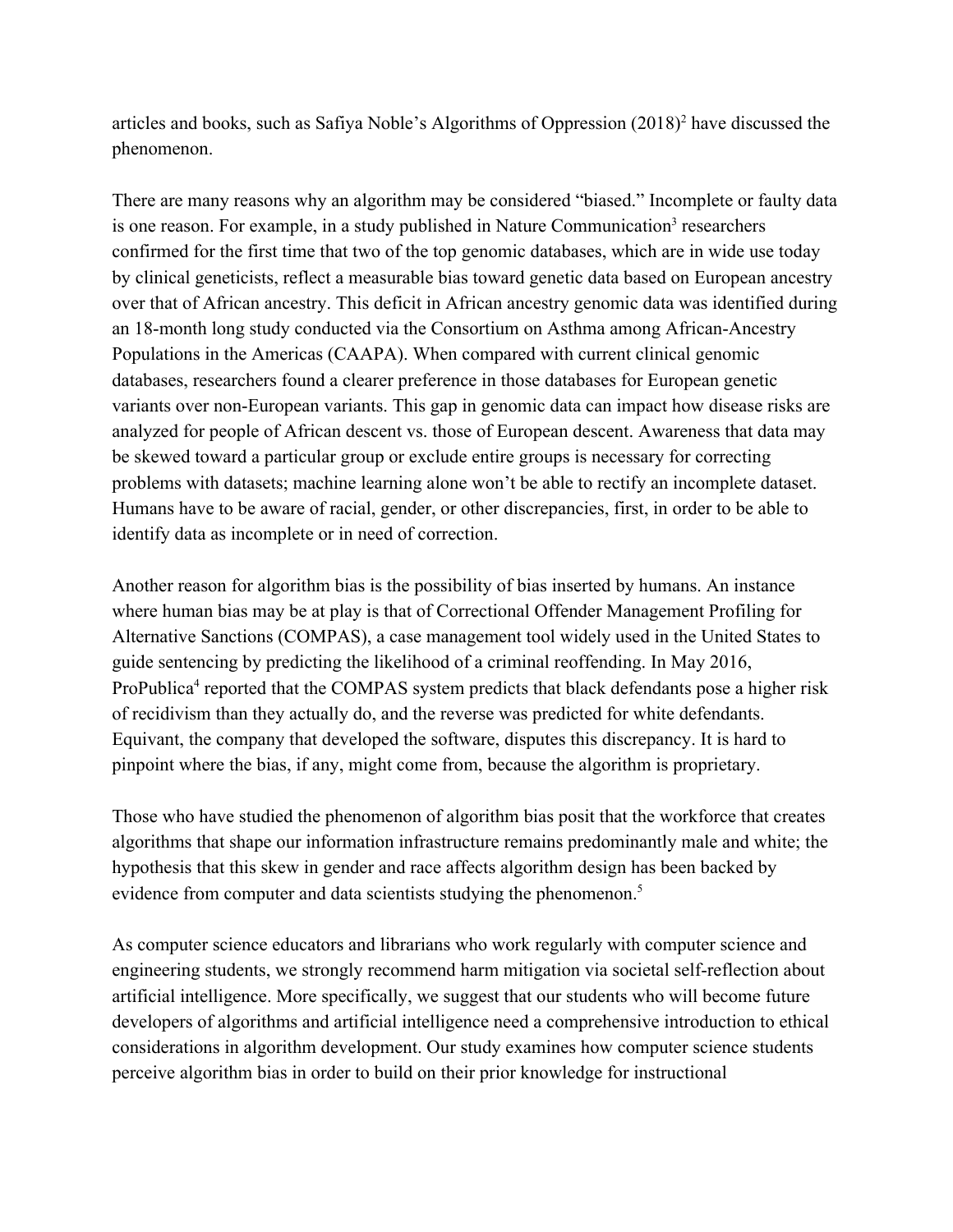considerations. Effective instruction involves understanding what students know and building on their existing perceptions and experiences.<sup>6</sup>

The existing surveys of algorithm bias focus on general populations. Worldwide 46% of people believe search engine algorithms are unbiased and 38% of people in the United States agree the algorithms to be unbiased.<sup>7</sup> When asked about the causes of bias and "unbiasedness of algorithms," people mentioned the absence of human input. In other words, humans add both objectivity and bias. Along the same lines, a Pew Research Center<sup>8</sup> survey points out another complexity: 58% of Americans believe that AI algorithms will always reflect human bias and 40% of survey participants agree that AI can also become unbiased if properly designed by humans.

### **Objectives and Methodology**

Our survey of prevailing attitudes about algorithm bias focused on undergraduate and graduate computer science and computer engineering students. The aim of the survey was to understand how students see search engines and bias within machine learning algorithms. Although surveys on algorithm bias have been conducted in the past, the computer science student population has not specifically been studied. The authors wanted to learn more about the student population that will analyze, code, and design future algorithms. What do students know about search engine and machine learning algorithms?

This paper focuses the following research questions:

- 1. What are computer science students' experiences with search engines?
- 2. What are their beliefs about search engines and algorithms?

From December 2018 to March 2019, we surveyed computer science students via a 10-minute online survey that included questions on search engines, technological optimism, and ethics education. Recruitment methods for the survey included flyers and in-person and email communications with computer science faculty and staff who coordinate undergraduate, graduate, and online programs. We made announcements about the survey during library instruction sessions in computer science and other programs. In the end, we found that newsletters and online course management systems also increased participation.

The cross-institutional study between three institutions have distinctly different student populations. The University of Southern California (USC) has a diverse student body in terms of race and gender. Women comprised 44% of a recent incoming class.<sup>9</sup> California State University, Los Angeles (Cal State LA) is a Hispanic-Serving Institution (HSI) where first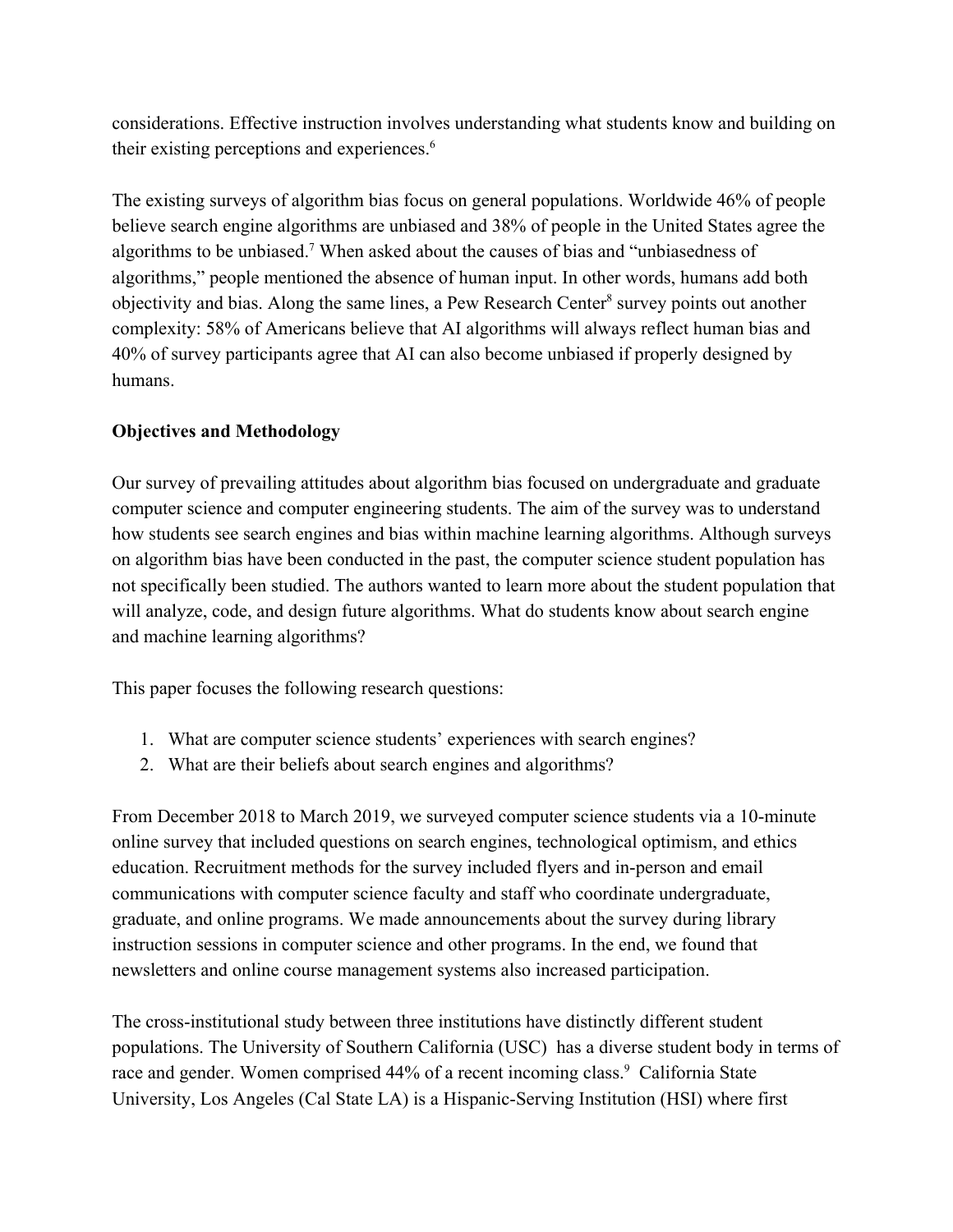generation students are almost 58% of the student population.<sup>10</sup> Boise State University is more racially homogeneous but has seen an increasing number of non-traditional aged students in attendance. The majority (78%) of responses are from with USC remaining responses evenly divided between Boise State and Cal State LA.

| University                    | No. of responses | % of total |
|-------------------------------|------------------|------------|
| <b>Boise State University</b> | 81               | $11\%$     |
| Cal State LA                  | 77               | $11\%$     |
| <b>USC</b>                    | 566              | 78%        |
| <b>Total</b>                  | 724              | 100%       |

The following table shows the participation rates by university.

### **Table 1. Institution responses by percentage.**

The majority of participants were graduate students (63%) and remaining (27%) were undergraduate computer science students. The margin for sampling error for the responses considered is  $\pm$  3.2 percent at a 95 percent confidence interval. Margins of error for subgroups within the survey sample will be higher. For example, the margin of error for female students would be  $\pm$  6.34 percent. Opinions of the respondents regarding the questions on search engine results and algorithm bias were recorded in the form of a 7-point Likert scale ranging from "Strongly disagree" to "Strongly agree." The ordinary category variable has been converted to numerical ranging from -3 to +3 and mean and standard deviation is measured for the overall opinion and its distribution and also for the subgroup opinion and its distribution.

Students answered a variety of survey questions about their experience using search engines, whether they had positive or negative experiences while using search engines, and their beliefs about AI. They were not asked directly about algorithm bias or asked to define the term. We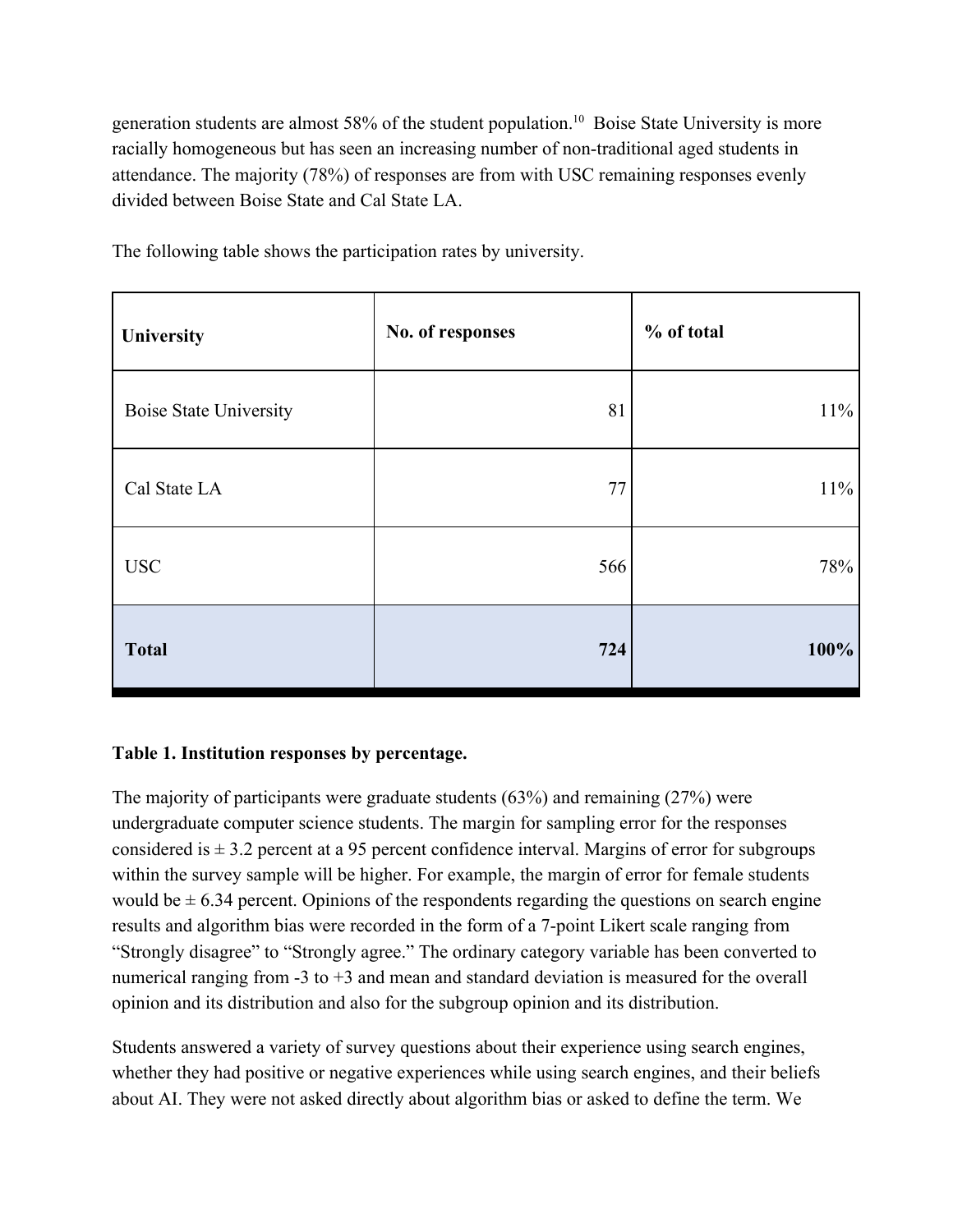designed the survey with the primary goal of identifying students' experience, prior knowledge, and perceptions about search engines and AI.

A graduate student assistant, Adarsh Gopalakrishman (USC), majoring in data science was hired to help us with survey publicity and later clean and compile data after the survey period closed. The student assistant helped prepare the survey data (i.e., remove incomplete and inaccurate records) and organize the data for analysis. It should be mentioned that our study is not intended to be a complete formal quantitative investigation; it serves as a consideration of students' prior knowledge for effective instruction. Validation of the results with larger studies and classroom teaching may be required.

# **Results**

# Research Question 1: What are the computer student experiences with search engines?

In the survey, students were asked about their search engine activities and experiences. The computer science students search engine preferences and weekly usage were clear. Google was the dominant search engine by a 97% margin. Additionally, 88% of respondents indicated they use computer search engines daily. The student responses suggest Google searches are a daily habit.

Interestingly, when considering the quality of search engine results, student confidence levels decreased as the evaluation criteria or standards increased from everyday use to trustworthiness. We see 94% agreement gradually falling to 44% agreement as the standards for search engine results rise.

| Student agreement on search engine results by percentage       |     |
|----------------------------------------------------------------|-----|
| Search engine results are good enough for every day questions. | 94% |
| Search engine results are accurate.                            | 80% |
| Search engine results are complete.                            | 58% |
| Search engine results are trustworthy.                         | 44% |

# **Table 2. Student perceptions on search engine results.**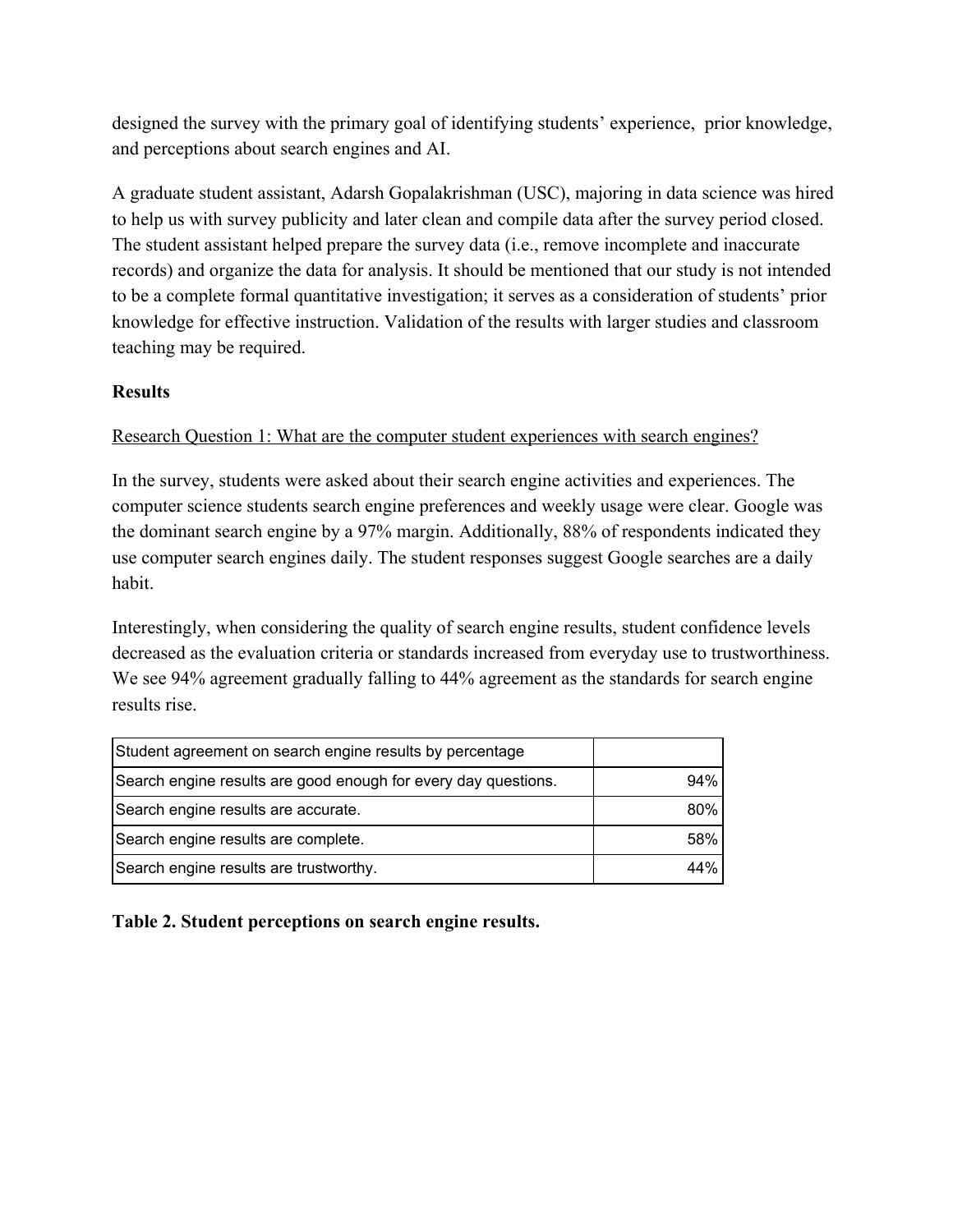Most people surveyed do not necessarily trust search engines; 56% are neutral or negative about trustworthiness.



# **Figure 1. Students' perceptions of search engine trustworthiness.**

In conclusion, most students frequently use Google as their primary search engine. They seem satisfied with Google searching for accuracy and results for everyday questions. A limited number of students question or remain neutral with respect to the trustworthiness of results.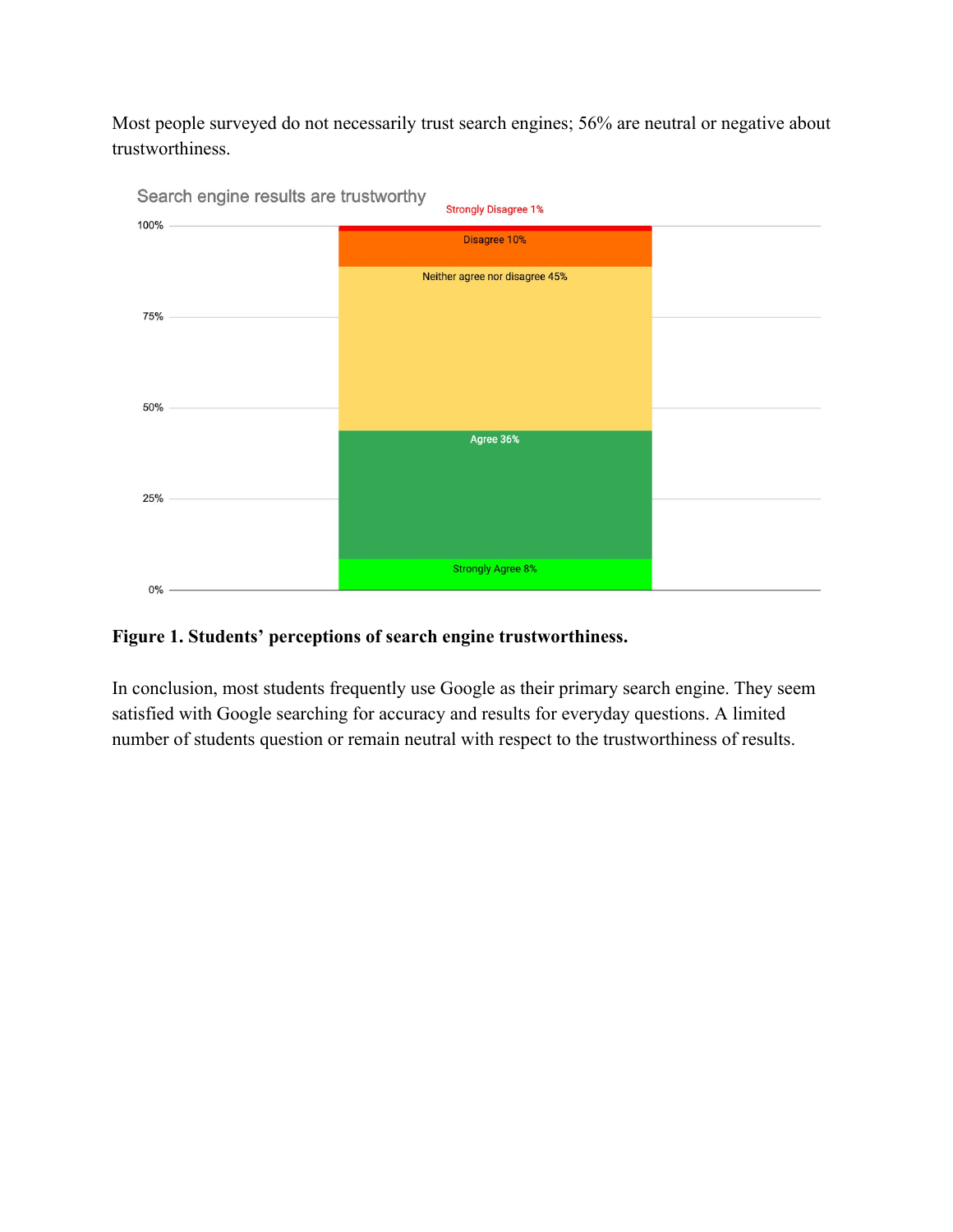

#### **Figure 2. Students' perceptions of search engine results.**

Research Question 2: What are student beliefs about search engines and algorithms

As we consider student beliefs about search engines and algorithms boardly, we find additional positive impressions. Computer science students seem optimistic as an overwhelming 92% of student participants believe that artificial intelligence algorithms will improve over time. Along the same lines, the majority of students (83%) expect private organizations to be responsible for ensuring that they serve the general public.

Conversely, opinions about government regulation of search results are more varied: 52% of students approve of government regulations, 20% are neutral, and 28% disapprove. Although most people accept the need for government regulations, a considerable minority disagree about the government's regulatory role.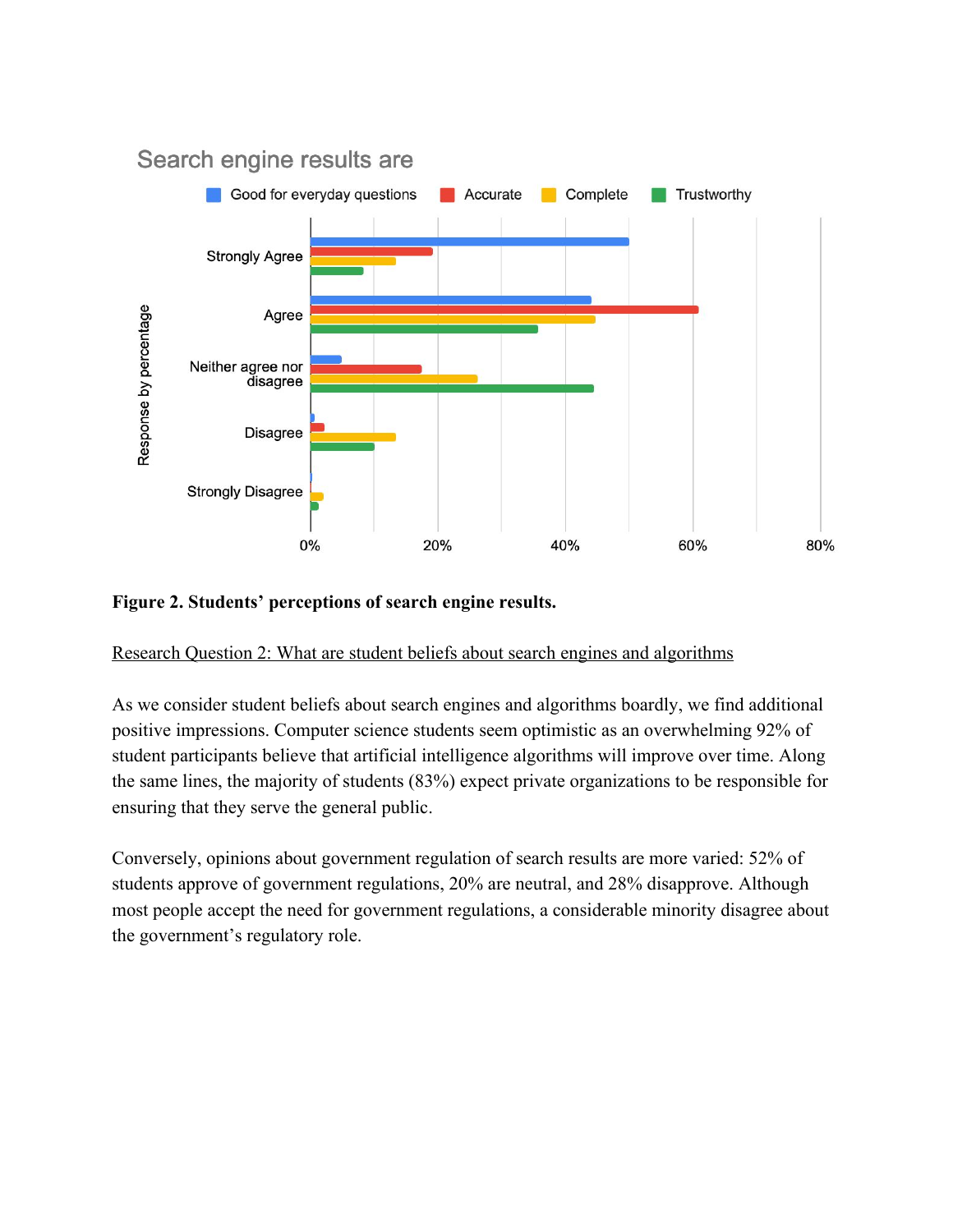

### **Figure 3. Students' perceptions of AI companies.**

Where else did students agree on algorithm bias? On average, computer science and computer engineering students (83%) acknowledged that algorithm bias could occur when they responded to the statement "Engineers can create biased algorithms."

From the survey responses, several key observations can be made with respect to computer science student perceptions. Although students surveyed share some concerns, their largely positive perceptions support an optimistic view of technology being able to tackle algorithm bias. Students report frequently searching with Google and finding accurate results good enough for common questions. Computer science students also shared their substantive optimism about the future of AI code and confidence that technology companies can self-regulate. A belief that technology can be harnessed to help make the future better was consistently presented. It might be worth following up, if a future survey were to be conducted, on why students feel confident AI and machine learning algorithms will improve.

Simultaneously, 83% of our respondents agreed that "engineers can create biased algorithms" and that some search engine results were not necessarily entirely complete and trustworthy. Their opinions about the role of government regulation for fair search engine results could be interpreted as divided given that 52% agree, 28% disagree, and 20% remain neutral. Their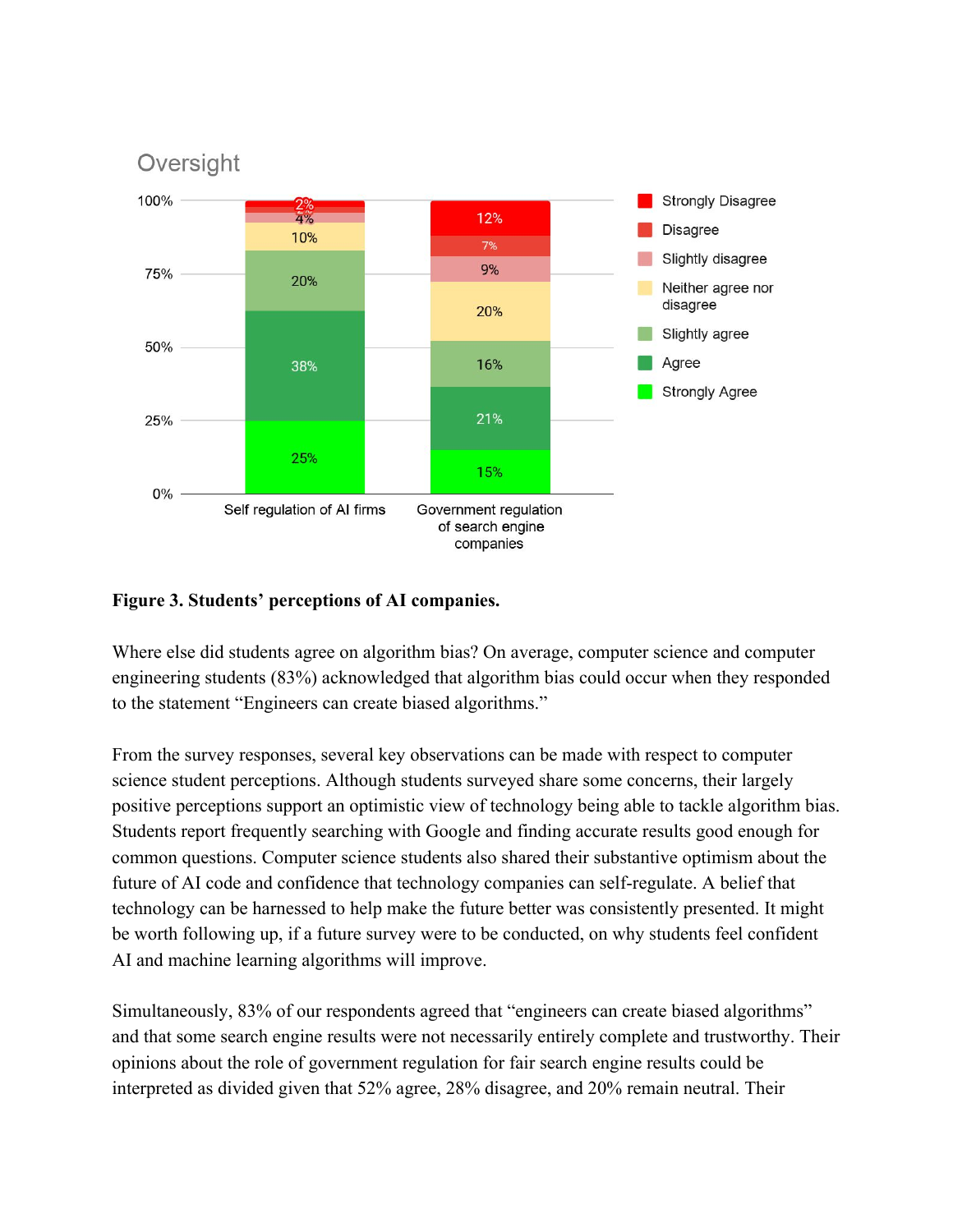reservations concerning engineers who create biased algorithms and incomplete or questionable or unreliable search results may suggest more nuanced opinions about algorithmic bias on some topics in specific areas.

### **Discussion**

Computer science students present a decidedly optimistic view of the future of AI code; a belief that technology can be harnessed to help make technology better was consistently presented. A significant majority also realize that engineers can create biased algorithms. These two responses in combination would seem to indicate the possibility that those being trained to develop AI code recognize the possibility of bias but hold an unwavering optimism that could reasonably lead them to overlook the potential of bias in their professional work. The optimism is also expressed that for-profit organizations or companies that create AI and automated tools will voluntarily self-regulate in society's best interest.

Although the students we surveyed agree companies should self-regulate, more commonly, state, local and federal government and other parties will investigate discrimination of protected classes for "accuracy, fairness, bias, discrimination, privacy, and security." Moreover, scrutiny of algorithmic discrimination at a federal level could be strengthened should the Algorithmic Accountability Act of 2019<sup>12</sup> become a law. A recent example that received media scrutiny is the possible gender discrimination in the Apple Card's differing credit limits for men and women, even when credit histories and incomes were identical. Including such contemporary case studies as part of a computer science ethics curriculum could develop students' critical thinking skills to explore their prior knowledge and enhance learning about the role of regulation and oversight in AI development.

This study's aim is to understand students' perceptions on search engine algorithm bias in order to articulate future steps for effective education. Outlining students' prior knowledge aids in developing effective instruction modules<sup>6</sup>. Based on the overwhelming technology optimism and a few uncertainties/contradictions, such as doubt that search results are completely trustworthy and recognition that engineers can be biased, we speculate that students in the sample may share some of the sentiments of the general public, as articulated by various reports,  $78$  finding the emerging technology complex and contextual.

We are aware that students may have differing definitions of algorithm bias. Understanding of the phenomenon of algorithm bias is rapidly evolving and thus definitions and scope may change. Presumably, the survey participants may have different interpretations of algorithm bias and perhaps, even difficulties articulating a definition. Although there are standard definitions in the literature,<sup>1</sup> students may not be familiar with them yet.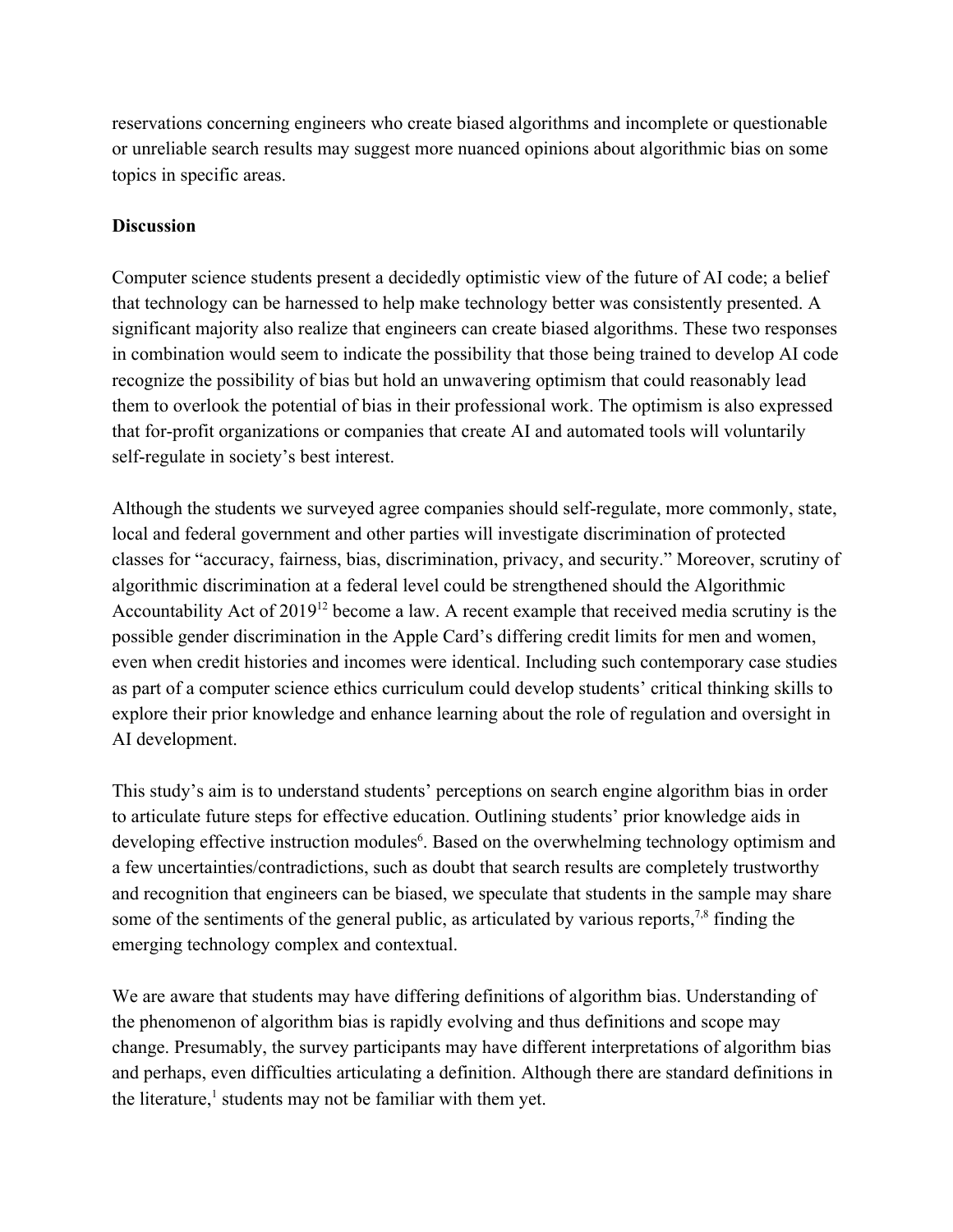Moreover, the survey focused on the students' perceptions rather than definitional awareness. Their impressions of search engines, AI, and other relevant algorithm bias topics serve as starting points for discussions and development of a more formal instructional module on algorithm bias.

A more open-ended discussion early on in an instructional module can enable educators and students to develop a shared understanding of algorithm bias and its impact on future computer science professionals. Although discussing what is and is not algorithm bias for students vs. computer science experts (professors and researchers) is foundational, we also suggest that, in addition to creating a shared working definition, engaging students with ethical considerations (e.g., search engine bias, regulations, community values and practices, and costs) in computer science assignments and challenges could connect to students' prior knowledge and contextualize the importance of professional ethics. The interactions have the potential to engage critical thinking, highlight multiple perspectives, all to improve instruction and student learning in ethics education. In other words, given that students' mental models are different from expert instructors, the survey findings may help instructors become more effective or aware as they incorporate micro-lessons, modules, or problem-based learning in their curriculum.

What else might engineering and computer science faculty and librarians do? Asking questions about student experiences could help educators gauge how to frame a lesson plan and clarify learning objectives. From there, relevant learning objectives such as recognizing definitions and examples of algorithm bias and its harms or additional foundational concepts could emerge. An alternative approach could include having students write their own definitions of algorithm bias and its impact as a method of engaging their prior knowledge and mindsets.

Including recent articles or readings in activities fosters informed discussions of the harms and solutions, possibly highlighting that knowledge creation can be contextual, non-linear, and iterative. In other words, information, research, and theories can be contradictory, even complex and thus, needs to be debated before becoming widely accepted. Additionally, educators could ask students to brainstorm solutions and interventions based in different arenas or perspectives or identify relevant frameworks such as ethical, philosophical, educational, social, corporate, government, professional organizations, regulatory, and so on.

This study is an initial effort to understand the mindset of computer science students with regard to search engines and algorithm bias. The findings serve as a starting point for creating a data-driven introductory module on algorithm bias. We are currently testing and refining the instruction module across three institutions. By testing across three institutions, we collected comprehensive feedback from diverse student populations to further develop our understanding of computer science students' mindsets. Because librarians value how information is produced,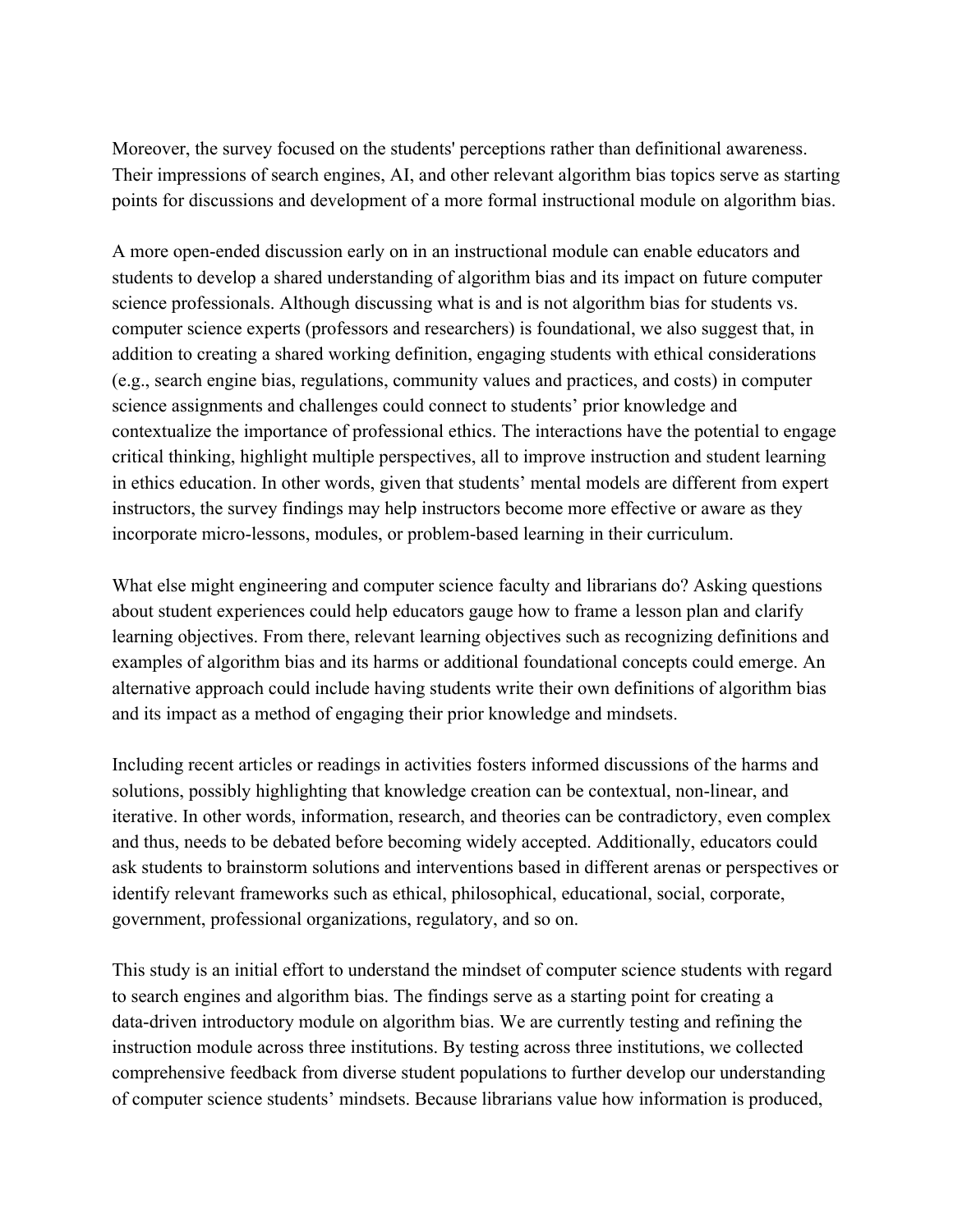evaluated, and accessed, they can play a key role in partnering with engineering educators to help students participate in conversations about algorithm bias.

#### **Reflections**

We did not want to skew the survey by asking students about algorithm bias directly. There were no questions asked in the survey that used the term algorithm bias. However, students were asked questions about their experiences with search engine use and their opinions about related areas including ethics training. Most participants agreed that they were well trained about the ethical impacts with respect to designing computer algorithms. The differences between graduate and undergraduate students were negligible. The difference between upper- and lower-division undergraduate students who disagreed with the effectiveness of ethical impacts was surprising (13%) and could be an area for future research.

| Computer science students are well trained about the ethical impact of their technology design<br>choices for computer algorithms. |          |         |       |  |  |
|------------------------------------------------------------------------------------------------------------------------------------|----------|---------|-------|--|--|
|                                                                                                                                    | Disagree | Neutral | Agree |  |  |
| Graduates students $(n=454)$                                                                                                       | 25%      | $11\%$  | 64%   |  |  |
| Undergraduates students $(n=266)$                                                                                                  | 25%      | 14%     | 62%   |  |  |
| Undergraduate students in 1st and 2nd years $(n=146)$                                                                              | 19%      | 15%     | 66%   |  |  |
| Undergraduate students in 3rd and 4th years $(n=120)$                                                                              | 32%      | 12%     | 57%   |  |  |

### **Table 3. Students' perceptions about ethics training**

Some educators may argue that the existing computer science ethics education does not impact student views on algorithm bias and their professional knowledge. Indeed, taking one or possibly two engineering ethics courses as part of a degree program may not have a lasting impact on students embarking on professional careers. However, alternatives to semester-long ethics courses may be more effective and impactful. In a systematic literature review on engineering ethics education, Hess<sup>13</sup> (2018) suggests integrating micro-insertions of ethical decision-making across the curriculum. For example, the micro-insertion of asking students to choose between two refrigerants by weighing not only environmental impacts but also adding cost considerations<sup>14</sup> could increase awareness that "ethical considerations are present in every event."<sup>13</sup> Hess also stresses that in addition to inserting practical engineering ethics considerations into existing assignments, student participation in problem-based, community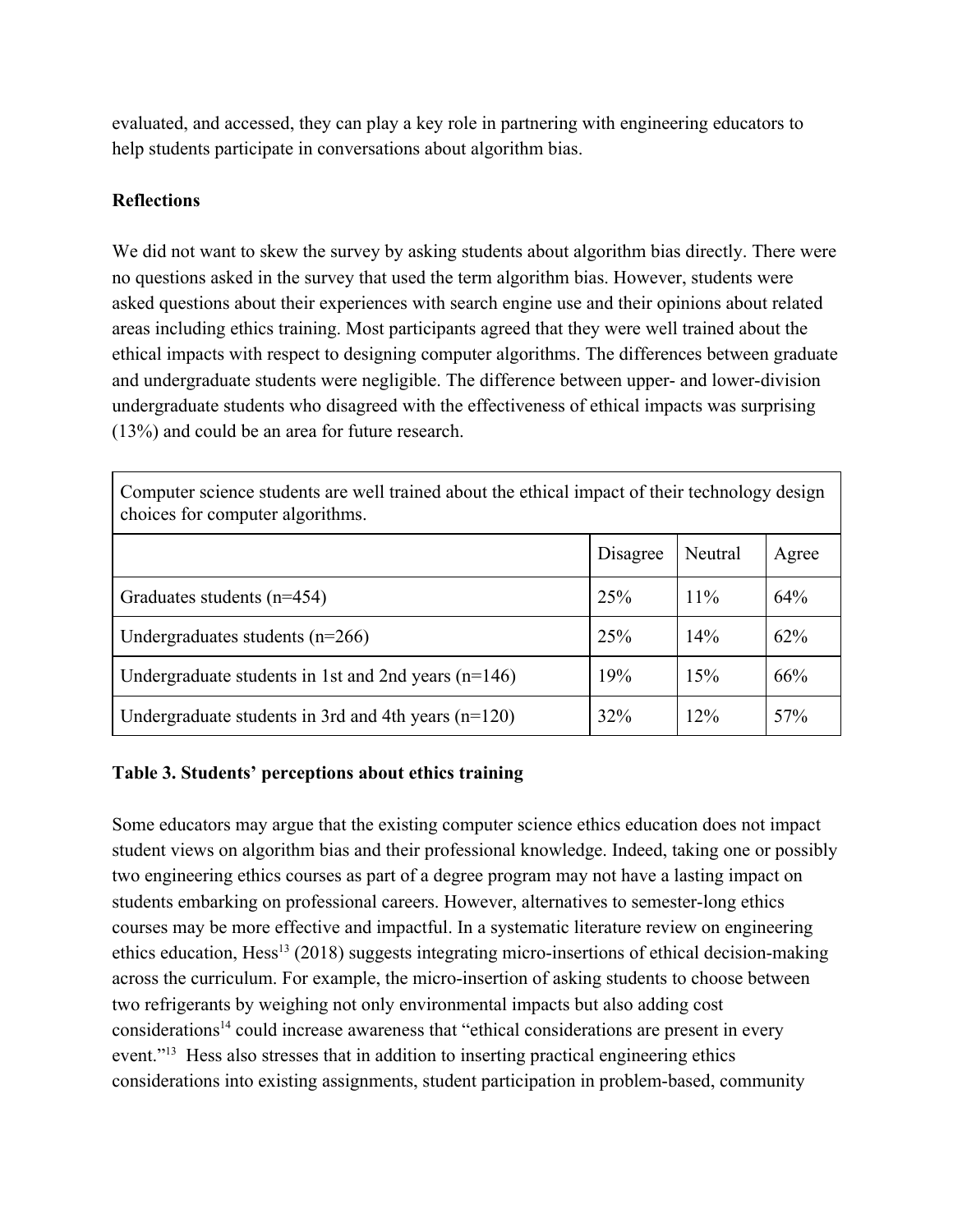engagement projects such as Engineers Without Borders<sup>15</sup> reinforces "a holistic understanding" of engineering ethics.<sup>13</sup> As students appreciate how ethics grounds their practice, they unknowingly practice the ethics of care.<sup>16,17</sup>They care for stakeholders and consider multiple perspectives. The promising engineering instructional practices and community-based learning can be extended to computer science curricula.

Currently, we are in a developmental phase for the instructional component on algorithm bias based on the survey analysis. One limitation we face is that our survey data covers a relatively small set of questions. In future research, we would like to gather more qualitative data as well as expand the scope of questions. We hope to develop evidenced-based instructional activities to help students become more aware of ethical considerations when designing automated decision making systems.

Bibliography:

- [1] Friedman, B., & Nissenbaum, H. (1996). Bias in computer systems. *ACM Transactions on Information Systems (TOIS)*, *14*(3), 330–347. <https://doi.org/10.1145/230538.230561>
- [2] Noble, S. (2018). Algorithms of oppression: How search engines reinforce racism.
- [3] Study Reveals Major Racial Bias in Leading Genomics Databases. (2016, October 11). Laboratory Equipment, p. n/a. Retrieved from <http://search.proquest.com/docview/1830956349>
- [4] Angwin, J., Larson, J., Mattu, S., & Kirchner, L. (2018). Machine Bias. Nieman Reports, 72(3/4). Retrieved from <http://search.proquest.com/docview/2136026806/>
- [5] West, S.M., Whittaker, M. & Crawford, K. (2019). Discriminating Systems: Gender, Race and Power in AI. AI Now Institute. Retrieved from <https://ainowinstitute.org/discriminatingsystems.htm>
- [6] Bransford, J. D., Brown, A. L., & Cocking, R. R. (2000). *How people learn* (Vol. 11). Washington, DC: National academy press. <https://www.nap.edu/read/10129/chapter/8#118>
- [7] CIGI-Ipsos 6. (2019). *2019 CIGI-Ipsos Global Survey—Part 3 Social Media, Fake News & Algorithms*. Retrieved January 14, 2020, fro[m](https://www.cigionline.org/sites/default/files/documents/2019%20CIGI-Ipsos%20Global%20Survey%20-%20Part%203%20Social%20Media%2C%20Fake%20News%20%26%20Algorithms.pdf) [https://www.cigionline.org/sites/default/files/documents/2019%20CIGI-Ipsos%20Global%20Survey%20-](https://www.cigionline.org/sites/default/files/documents/2019%20CIGI-Ipsos%20Global%20Survey%20-%20Part%203%20Social%20Media%2C%20Fake%20News%20%26%20Algorithms.pdf) [%20Part%203%20Social%20Media%2C%20Fake%20News%20%26%20Algorithms.pdf](https://www.cigionline.org/sites/default/files/documents/2019%20CIGI-Ipsos%20Global%20Survey%20-%20Part%203%20Social%20Media%2C%20Fake%20News%20%26%20Algorithms.pdf)
- [8] Smith, A. (2018). *Public Attitudes Toward Computer Algorithms*. Retrieved from <https://www.pewresearch.org/internet/2018/11/16/public-attitudes-toward-computer-algorithms/>
- [9] Ballon, M. (2017, October 9) Incoming undergrad class at USC Viterbi is 44 percent female— a school record. USC News. Retrieved from <https://news.usc.edu/128553/the-number-of-female-engineers-at-usc-viterbi-grows/>
- [10] Institutional Effectiveness. (2020.). Retrieved from March 10, 2020, http://www.calstatela.edu/InstitutionalEffectiveness/student-enrollment
- [11]Barkho, G. (2019, November 16). How Goldman Sachs Can Regain User Trust After Apple Card Discrimination. *Observer*. <https://observer.com/2019/11/goldman-sachs-bias-detection-apple-card/>
- [12] Clarke, Y. (2019) Algorithmic Accountability Act of 2019. Retrieved from <https://www.congress.gov/bill/116th-congress/house-bill/2231/text>